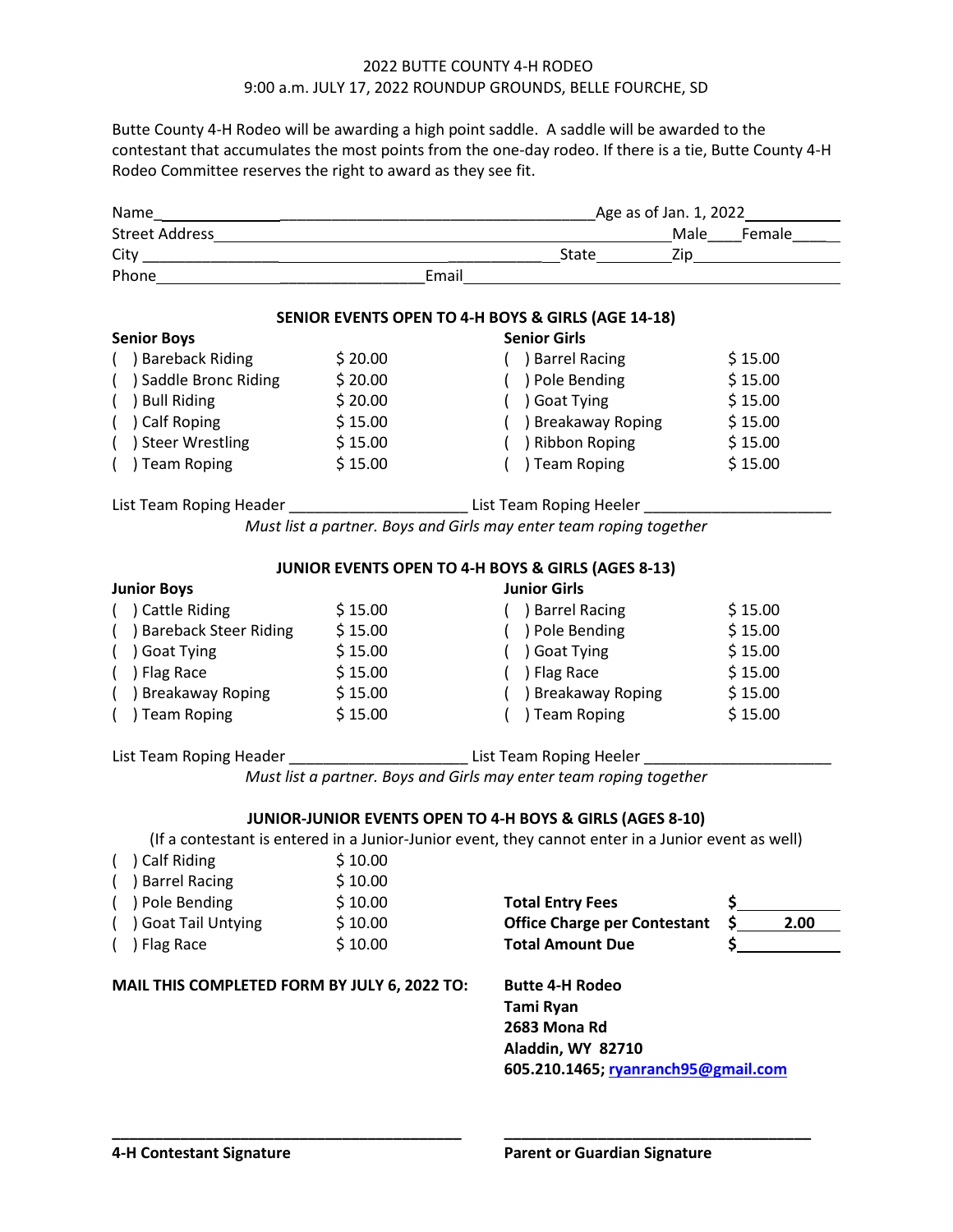### **PLEASE KEEP THIS SHEET FOR YOUR INFORMATION**

### **State Finals Rodeo Entry**

State Finals paperwork entry deadline is May  $1<sup>st</sup>$ . Contestants are responsible to read and follow the General Information on Finals Entry Forms and the Ground Rules pertaining to the 4-H Finals Rodeo. All contestants qualifying for the 4-H Finals Rodeo (by finishing in the top 4 places at a Regional/County 4H Rodeo) are automatically entered. If a contestant does not wish to enter the finals or has event/events that they wish to not enter, then they will have to notify the Finals secretary by e-mailing [4HFinalsSecretary@gmail.com](mailto:4HFinalsSecretary@gmail.com) and mail a paper copy **by AUGUST 1st** to SD 4-H Finals Rodeo Secretary, ATTN: Kim Larson, PO Box 1232, Pierre, SD 57501**.** If the contestant fails to notify the secretary prior to the finals draw, the contestant is responsible for the entry fees. For further information, refer to the SD 4-H Rodeo Finals website www.sd4hrodeo.org

# **Butte County 4-H Rodeo Entry**

Ambassador Contest will start at 6:00 pm Saturday July 16, 2022 Ambassador Entry: Separate entry

All Contestants must be checked in by 8:30 a.m. A mandatory contestant's meeting will be held at 8:30 am behind the bucking chutes. Rodeo will start at 9:00 am, Sunday July 17, 2022

Entry deadline: July 6, 2022 (postmark) Mail entry form to: Butte 4-H Rodeo Tami Ryan 2683 Mona Rd Aladdin, WY 82710 605.210.1465[; ryanranch95@gmail.com](mailto:ryanranch95@gmail.com) 

The 4-H rodeo committee encourages parents and contestants to fully read the published rules, which apply to all contestants and all events during this rodeo. It is YOUR responsibility to know the rules. Contestants must wear their numbers at all times.

Entry fees MUST accompany entry blanks. You must have your own insurance or 4-H rodeo insurance.

NO ENTRY BLANK WILL BE ACCEPTED THAT IS NOT PROPERLY FILLED OUT.

A Junior contestant may enter only ONE division – Junior **OR** Junior Junior. Junior Junior contestants **ARE NOT** eligible to qualify for State 4-H Rodeo.

If you have any questions, please contact Tami Ryan (rodeo secretary) 605.210.1465 or [ryanranch95@gmail.com](mailto:ryanranch95@gmail.com) 

Concession stand will be available on the grounds.

Gate fee of \$5.00 per adult (age greater than 18) will be collected at the BH Roundup Grounds entrance.

Dry camping and back pens are available on a first come first serve basis.